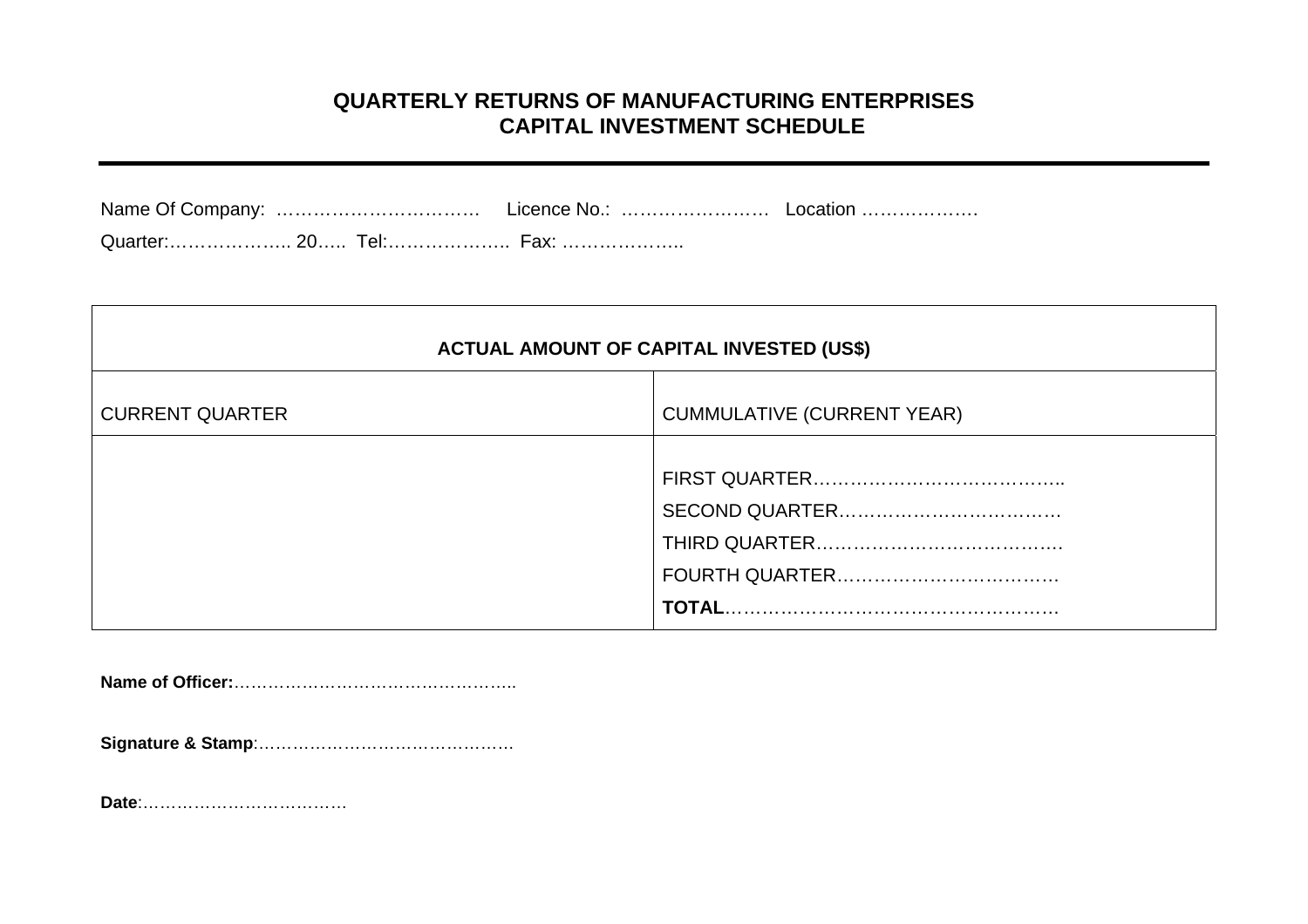# **QUARTERLY RETURNS OF MANUFACTURING ENTERPRISES RAW MATERIAL SCHEDULE**

Quarter:……………… 20….. Tel:……………….. Fax: ………………..

|                                                      | <b>ITEM</b>    |                          | <b>OPENING STOCK</b> |                          | <b>ADDITIONAL STOCK</b> |                          | <b>RAW MATERIAL USED</b> |                                 | <b>CLOSING STOCK</b> |
|------------------------------------------------------|----------------|--------------------------|----------------------|--------------------------|-------------------------|--------------------------|--------------------------|---------------------------------|----------------------|
| <b>GFZB</b><br><b>FORM 9</b><br><b>SERIAL</b><br>NO. | <b>PRODUCT</b> | Unit/<br>Volume<br>(M/T) | Value (US\$)         | Unit/<br>Volume<br>(M/T) | Value (US\$)            | Unit/<br>Volume<br>(M/T) | Value (US\$)             | Unit/<br><b>Volume</b><br>(M/T) | Value (US\$)         |
|                                                      |                |                          |                      |                          |                         |                          |                          |                                 |                      |
|                                                      |                |                          |                      |                          |                         |                          |                          |                                 |                      |
|                                                      |                |                          |                      |                          |                         |                          |                          |                                 |                      |
|                                                      |                |                          |                      |                          |                         |                          |                          |                                 |                      |
| <b>TOTAL</b>                                         |                |                          |                      |                          |                         |                          |                          |                                 |                      |

| Date:                                                |  |
|------------------------------------------------------|--|
| <b>QUARTERLY RETURNS - MANUFACTURING ENTERPRISES</b> |  |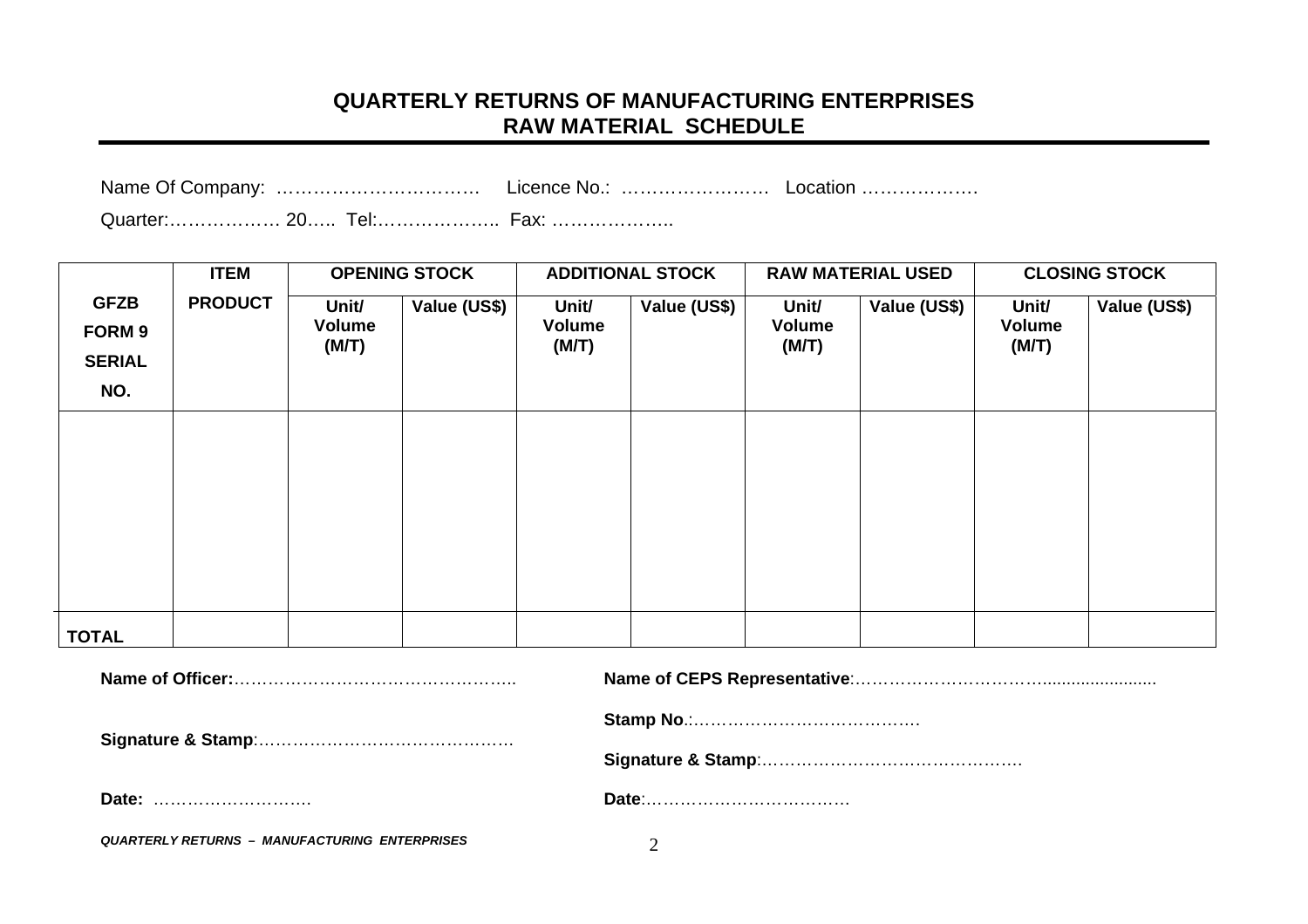# **QUARTERLY RETURNS OF MANUFACTURING ENTERPRISES IMPORT SCHEDULE**

| <b>GFZB FORM 9</b><br><b>SERIAL NUMBER</b> | <b>PRODUCT</b> | <b>VOLUME (M/T)</b> | <b>VALUE (US\$)</b> |
|--------------------------------------------|----------------|---------------------|---------------------|
|                                            |                |                     |                     |
|                                            |                |                     |                     |
|                                            |                |                     |                     |
| <b>TOTAL</b>                               |                |                     |                     |

| Date: |  |
|-------|--|
|       |  |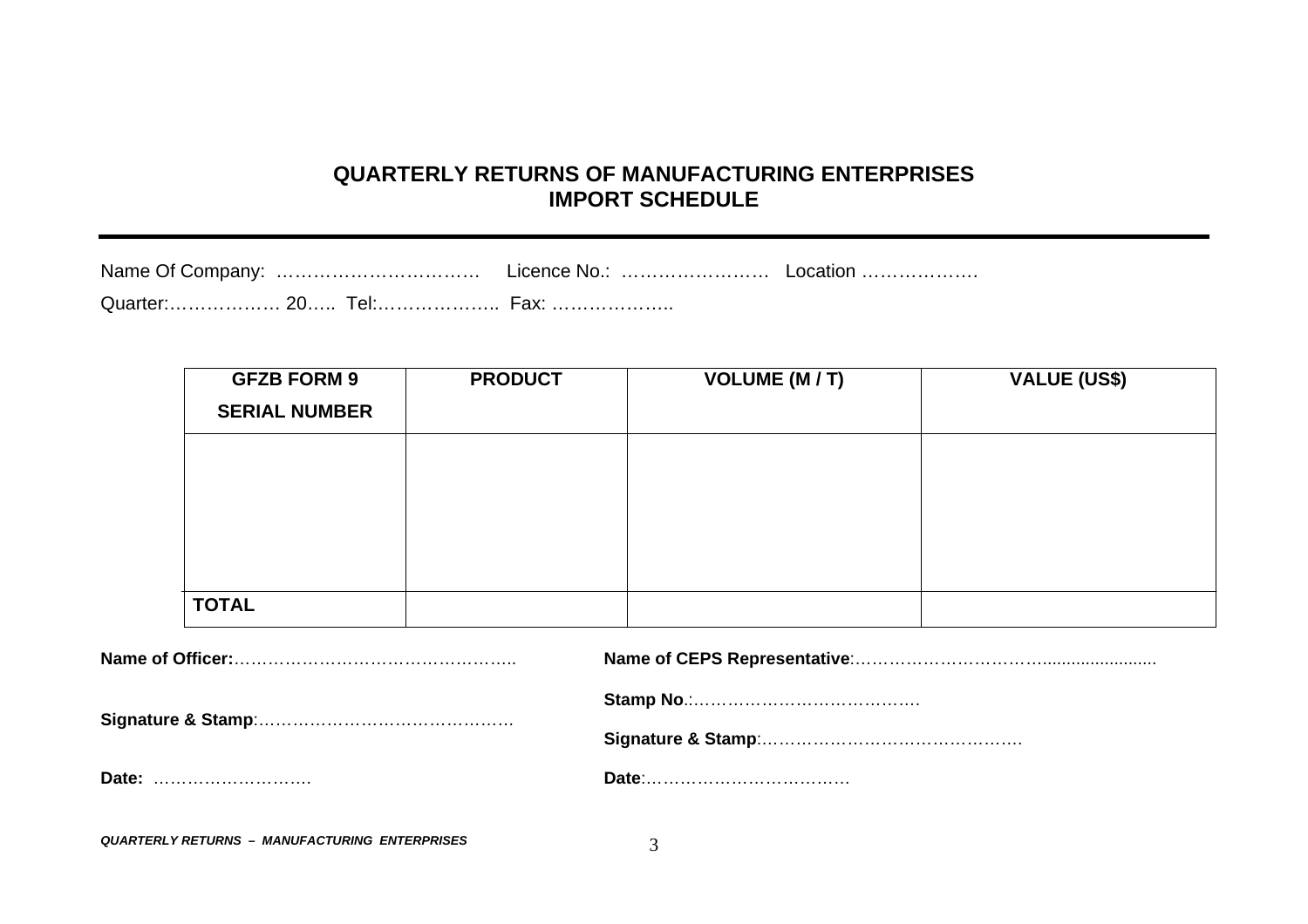# **QUARTERLY RETURNS OF MANUFACTURING ENTERPRISES PRODUCTION SCHEDULE**

| Name Of Company:      |  | Licence No.: | Location |  |
|-----------------------|--|--------------|----------|--|
| Quarter: 20 Tel: Fax: |  |              |          |  |

| <b>PRODUCT</b> | <b>VOLUME OF PRODUCTION (M/T)</b> | <b>VALUE OF PRODUCTION (US\$)</b> |
|----------------|-----------------------------------|-----------------------------------|
|                |                                   |                                   |
|                |                                   |                                   |
|                |                                   |                                   |
|                |                                   |                                   |
|                |                                   |                                   |
|                |                                   |                                   |
|                |                                   |                                   |
|                |                                   |                                   |
|                |                                   |                                   |
|                |                                   |                                   |
| <b>TOTAL</b>   |                                   |                                   |
|                |                                   |                                   |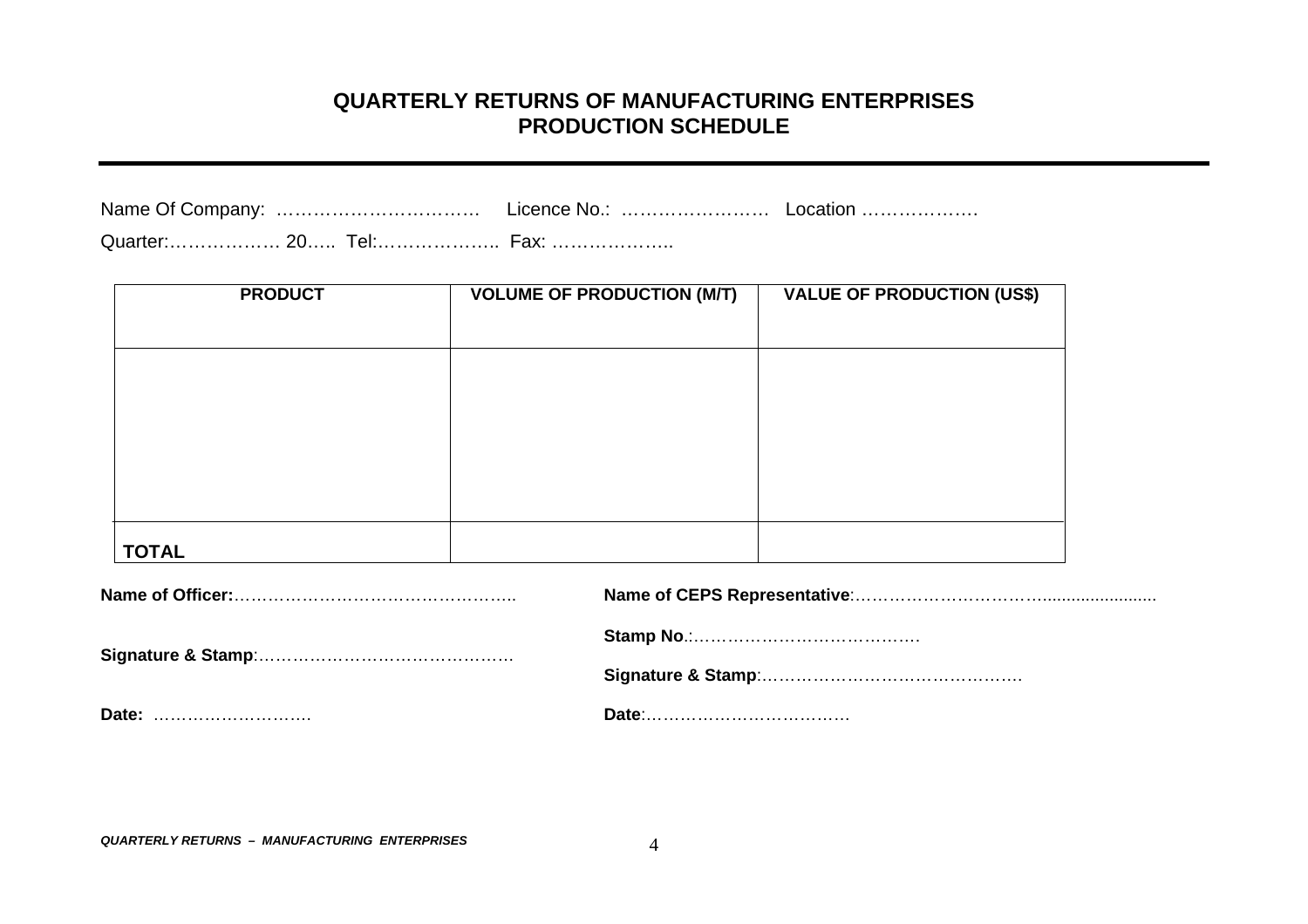#### **QUARTERLY RETURNS OF MANUFACTURING ENTERPRISES EXPORT SCHEDULE**

| Quarter: 20 |  |  | <b>Fax:</b> |  |
|-------------|--|--|-------------|--|

| <b>GCNET ENTRY</b> | <b>PRODUCT</b> | <b>VOLUME (M/T)</b> | <b>VALUE (US\$)</b> |  |  |
|--------------------|----------------|---------------------|---------------------|--|--|
| <b>NUMBER</b>      |                |                     |                     |  |  |
|                    |                |                     |                     |  |  |
|                    |                |                     |                     |  |  |
|                    |                |                     |                     |  |  |
| <b>TOTAL</b>       |                |                     |                     |  |  |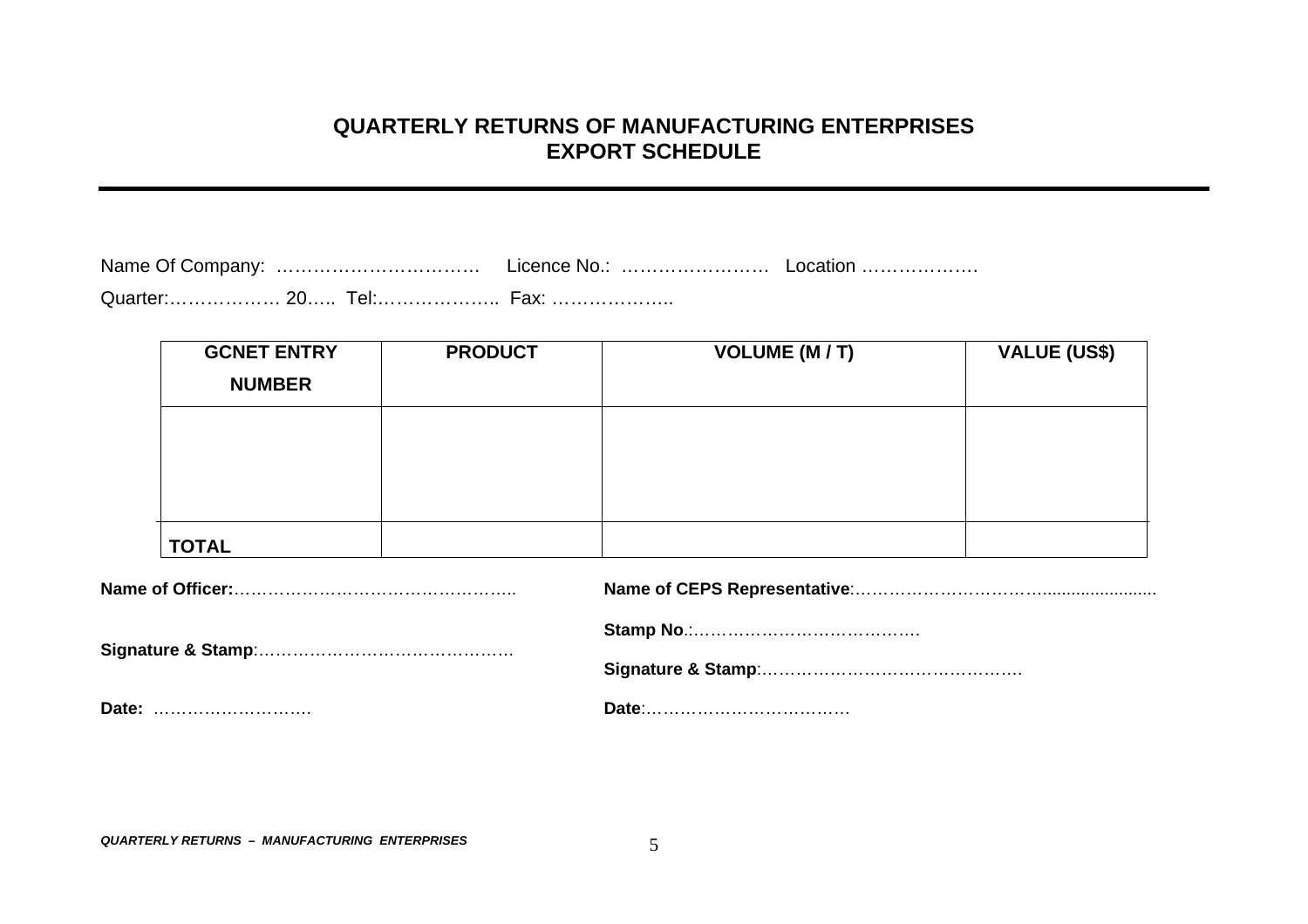# **QUARTERLY RETURNS OF MANUFACTURING ENTERPRISES LOCAL SALES SCHEDULE**

|                       |  | Licence No.: | LOCAtION ………………… |
|-----------------------|--|--------------|------------------|
| Quarter: 20 Tel: Fax: |  |              |                  |

| FORM9A        | <b>PRODUCT</b> | <b>NAME OF IMPORTER</b> | <b>VOLUME OF SALES</b> | <b>VALUE OF SALES</b> | <b>VAT/DUTIES PAID</b> |
|---------------|----------------|-------------------------|------------------------|-----------------------|------------------------|
| <b>NUMBER</b> |                |                         | (M/T)                  | (US\$)                | (US\$)                 |
|               |                |                         |                        |                       |                        |
|               |                |                         |                        |                       |                        |
|               |                |                         |                        |                       |                        |
|               |                |                         |                        |                       |                        |
|               |                |                         |                        |                       |                        |
|               |                |                         |                        |                       |                        |
|               |                |                         |                        |                       |                        |
|               |                |                         |                        |                       |                        |
|               |                |                         |                        |                       |                        |
|               |                |                         |                        |                       |                        |
| <b>TOTAL</b>  |                |                         |                        |                       |                        |

| Date: |  |
|-------|--|
|       |  |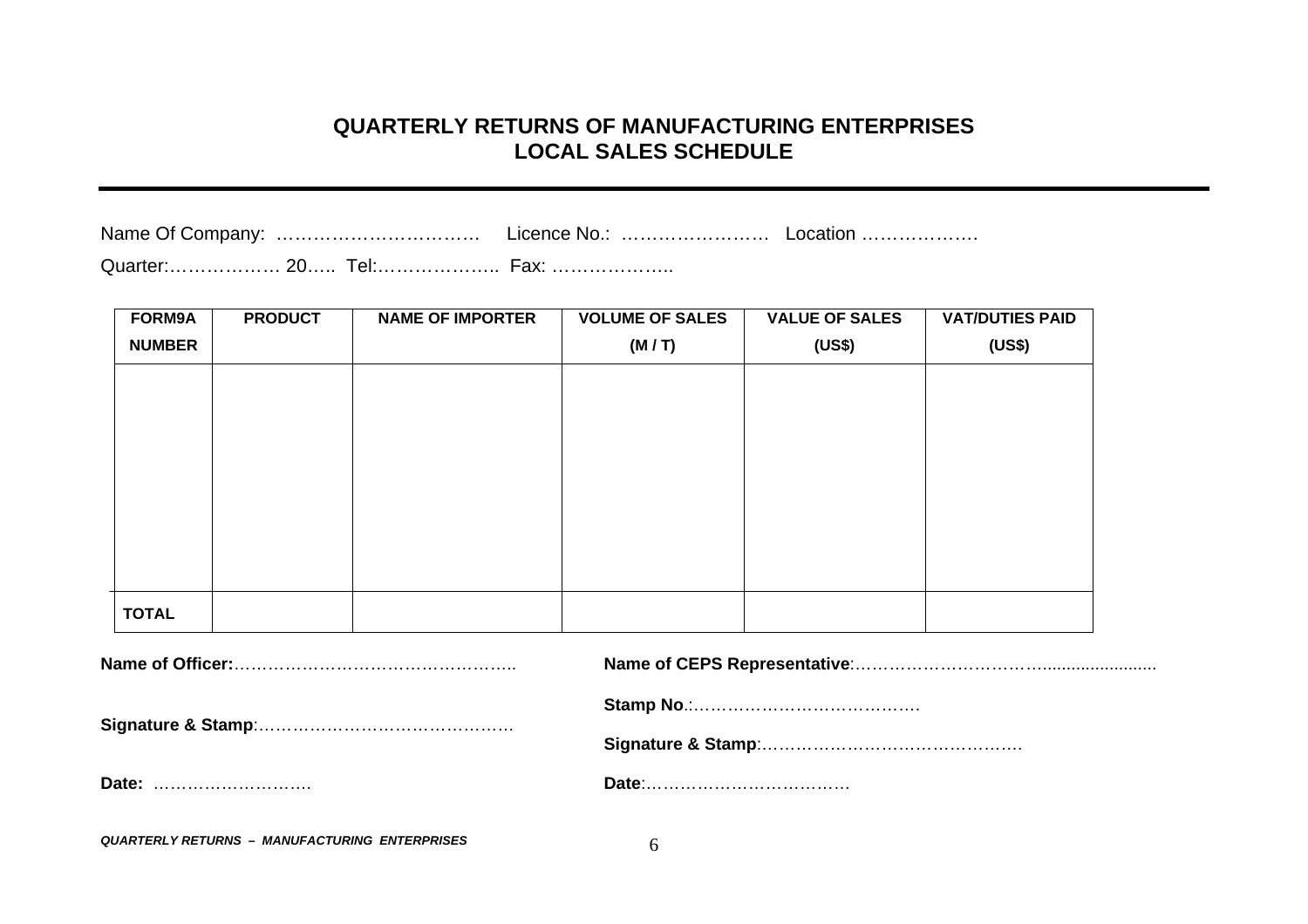#### **QUARTERLY RETURNS OF MANUFACTURING ENTERPRISES EMPLOYMENT SCHEDULE**

|                               | <b>MANAGERIA</b><br><b>L STAFF</b> |    |      | TECH. & | <b>SUPERVISORY</b> |      |   | <b>SKILLED</b> |      |   | <b>UNSKILLED</b> |   |      |   |      | <b>TOTAL</b> |      |      | <b>TOTAL</b> | <b>GRAND TOTAL</b> |
|-------------------------------|------------------------------------|----|------|---------|--------------------|------|---|----------------|------|---|------------------|---|------|---|------|--------------|------|------|--------------|--------------------|
| Nat.                          | Exp.                               |    | Nat. |         | Exp.               | Nat. |   |                | Exp. |   | Exp.             |   | Nat. |   | Exp. |              | Nat. | Exp. | Nat.         |                    |
| $M_{\odot}$<br>$\blacksquare$ |                                    | E. | M F  | M       |                    | M    | E | M              |      | м |                  | м |      | M |      | M            |      |      |              |                    |
|                               |                                    |    |      |         |                    |      |   |                |      |   |                  |   |      |   |      |              |      |      |              |                    |

**Name of Officer:**…………………………………………..

**Signature & Stamp**:………………………………………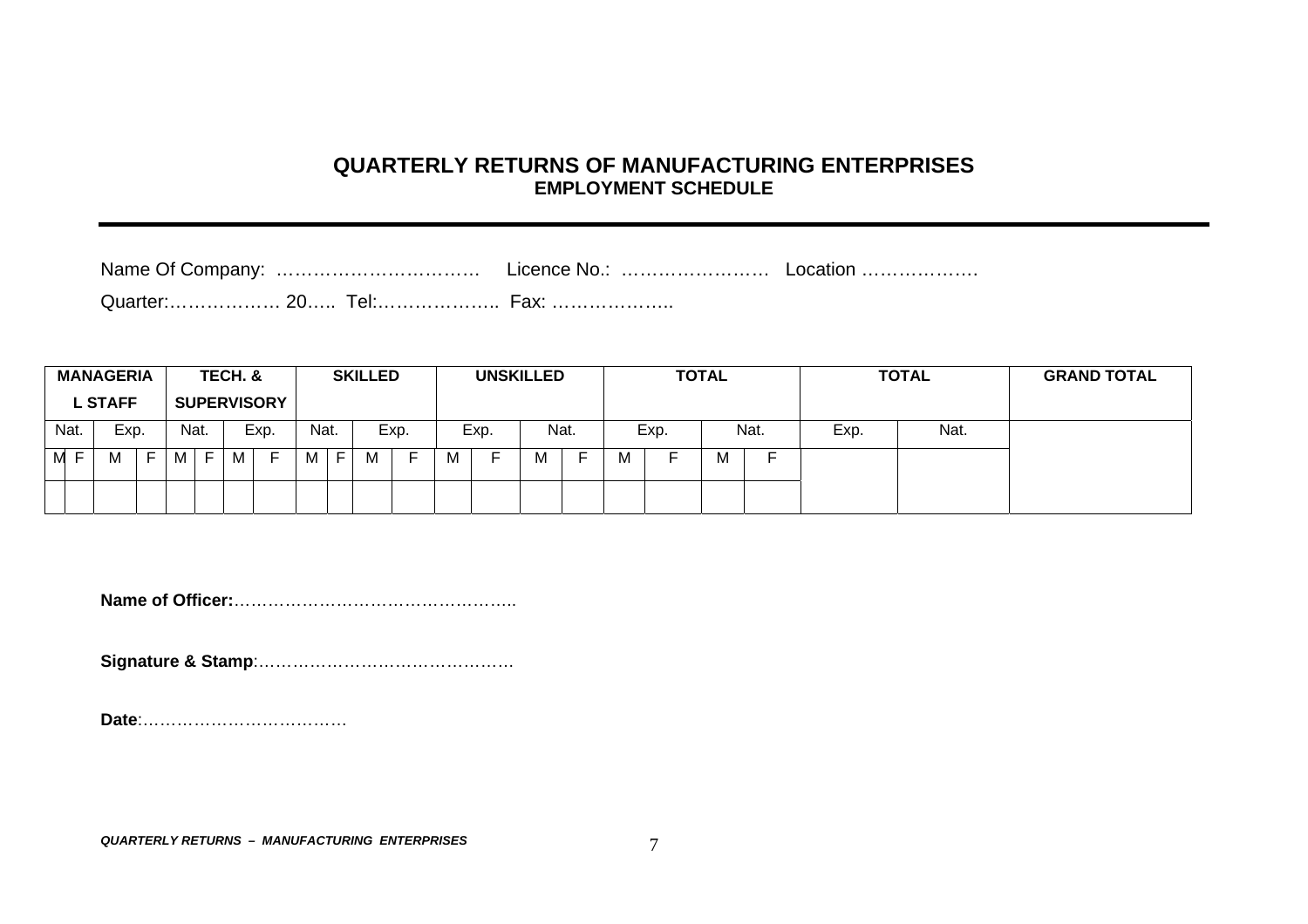# **QUARTERLY RETURNS OF MANUFACTURING ENTERPRISES ACTUAL SALARY / WAGE SCHEDULE OF EMPLOYEES IN U.S. DOLLARS**

| Quarter: 20 |  | <b>Fax:</b> |  |
|-------------|--|-------------|--|

|      | <b>MANAGERIAL</b><br><b>STAFF</b> |      | TECH. &<br><b>SUPERVISORY</b> |      | <b>SKILLED</b> |      | <b>UNSKILLED</b> |      | <b>TOTAL</b> | <b>GRAND TOTAL</b> |
|------|-----------------------------------|------|-------------------------------|------|----------------|------|------------------|------|--------------|--------------------|
| Nat. | Exp.                              | Nat. | Exp.                          | Nat. | Exp.           | Exp. | Nat.             | Exp. | Nat.         |                    |
|      |                                   |      |                               |      |                |      |                  |      |              |                    |
|      |                                   |      |                               |      |                |      |                  |      |              |                    |

**Name of Officer:**…………………………………………..

**Signature & Stamp**:………………………………………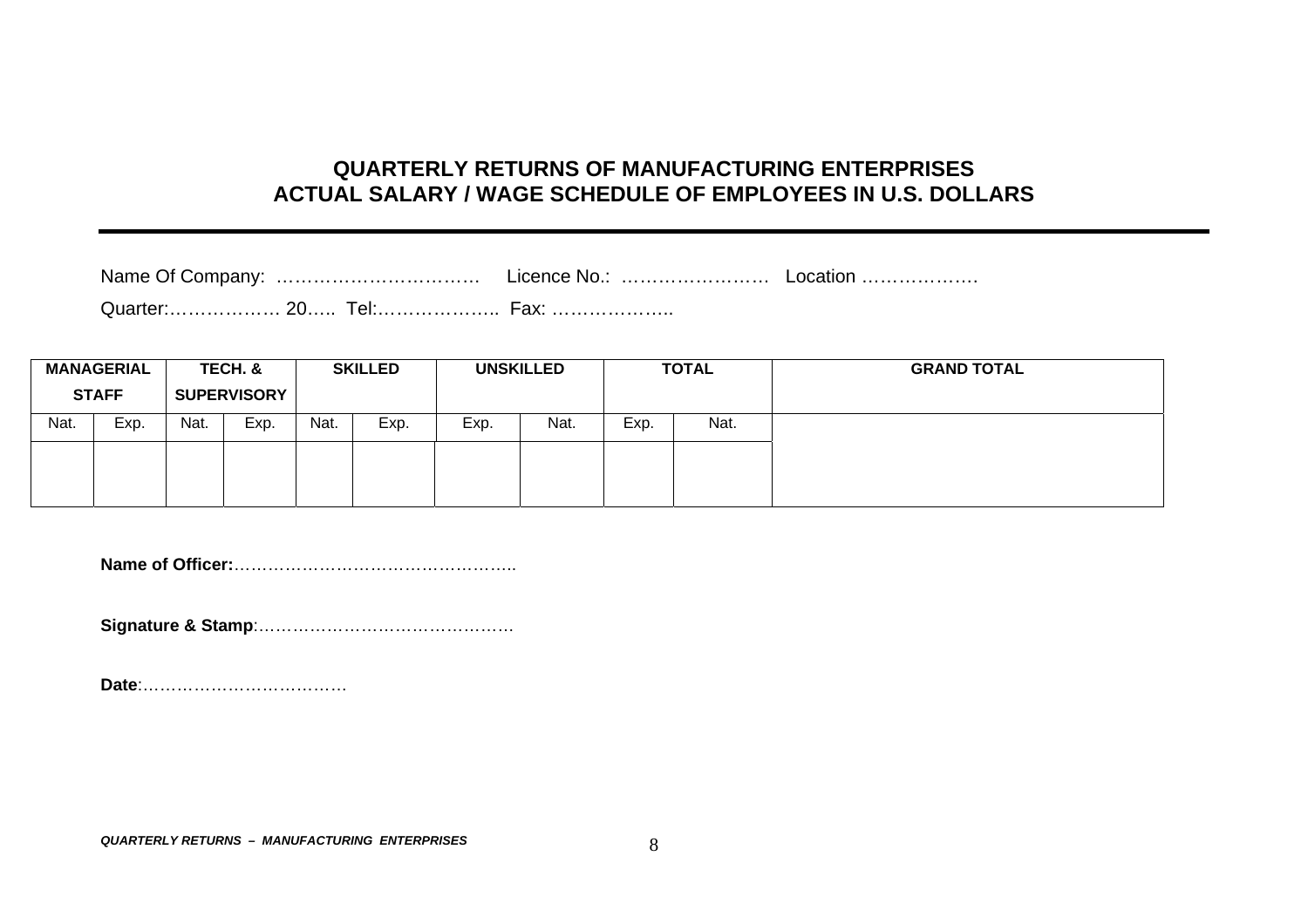### **QUARTERLY RETURNS OF MANUFACTURING ENTERPRISES ACTUAL INCOME TAX SCHEDULE OF EMPLOYEES PAYABLE TO I.R.S IN U.S. DOLLARS**

Quarter:……………… 20….. Tel:……………….. Fax: ………………..

|      | <b>MANAGERIAL STAFF</b><br>TECH. &<br><b>SUPERVISORY</b> |      | <b>SKILLED</b> |      | <b>UNSKILLED</b> |      | <b>TOTAL</b> |      | <b>GRAND TOTAL</b> |  |
|------|----------------------------------------------------------|------|----------------|------|------------------|------|--------------|------|--------------------|--|
| Nat. | Exp.                                                     | Nat. | Exp.           | Nat. | Exp.             | Exp. | Nat.         | Exp. | Nat.               |  |
|      |                                                          |      |                |      |                  |      |              |      |                    |  |

**Name of Officer:**…………………………………………..

**Signature & Stamp**:………………………………………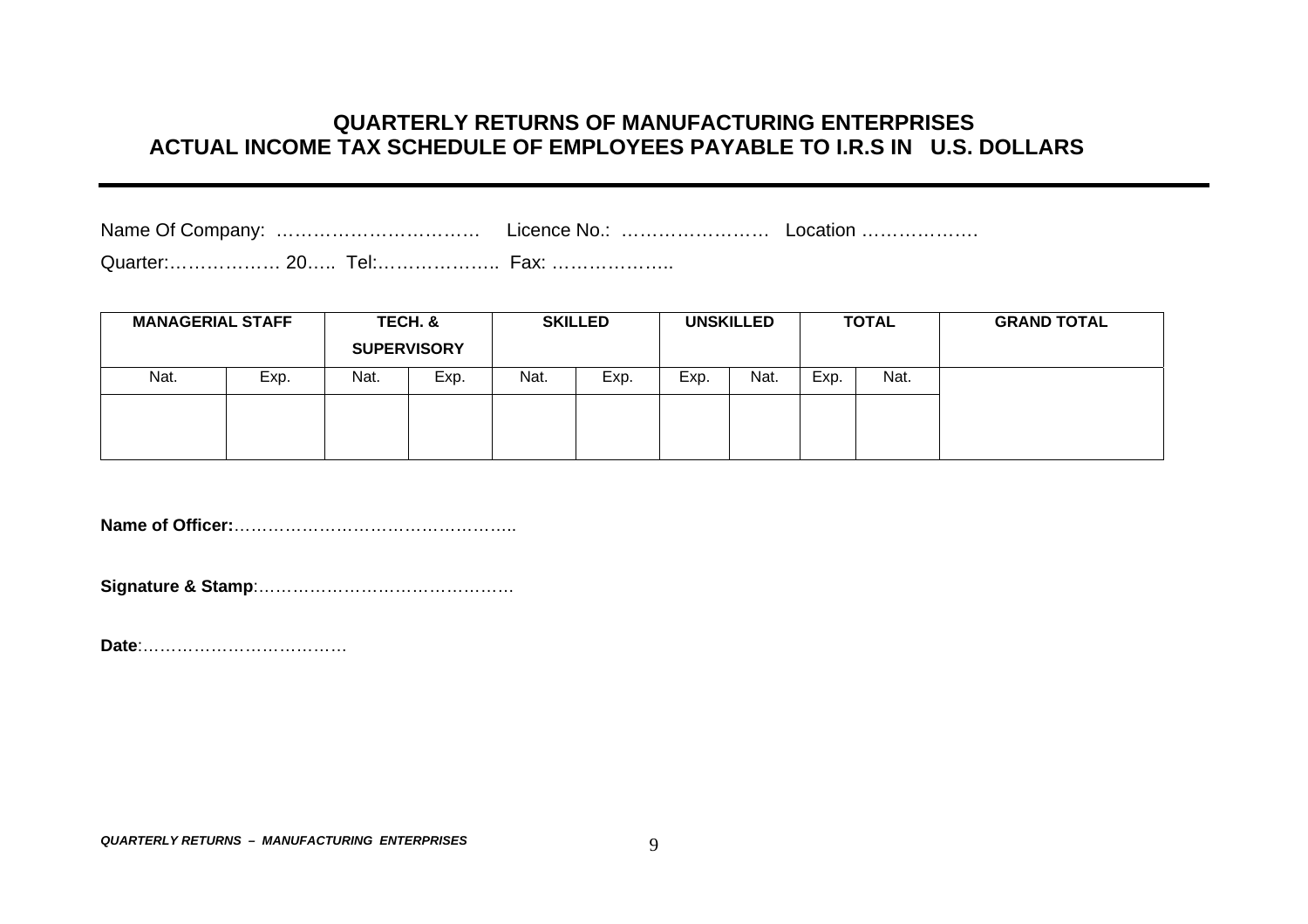# **QUARTERLY RETURNS OF MANUFACTURING ENTERPRISES ACTUAL SOCIAL SECURITY CONTRIBUTION FOR THE QUARTER IN U. S. DOLLARS**

|--|--|--|

Quarter:……………… 20….. Tel:……………….. Fax: ………………..

|                     | MANAGERIAL   | TECH. &            | <b>SKILLED</b> | <b>UNSKILLED</b> | <b>TOTAL</b> | <b>GRAND TOTAL</b> |
|---------------------|--------------|--------------------|----------------|------------------|--------------|--------------------|
|                     | <b>STAFF</b> | <b>SUPERVISORY</b> |                |                  |              |                    |
|                     | Nat          | Nat                | Nat.           | Nat.             |              |                    |
| EMPLOYER $(12.5\%)$ |              |                    |                |                  |              |                    |
|                     |              |                    |                |                  |              |                    |
|                     |              |                    |                |                  |              |                    |
|                     |              |                    |                |                  |              |                    |
|                     |              |                    |                |                  |              |                    |
| EMPLOYEE (5%)       |              |                    |                |                  |              |                    |
|                     |              |                    |                |                  |              |                    |
|                     |              |                    |                |                  |              |                    |
|                     |              |                    |                |                  |              |                    |
|                     |              |                    |                |                  |              |                    |
| <b>TOTAL</b>        |              |                    |                |                  |              |                    |

**Name of Officer:**…………………………………………..

**Signature & Stamp**:………………………………………

**Date**:………………………………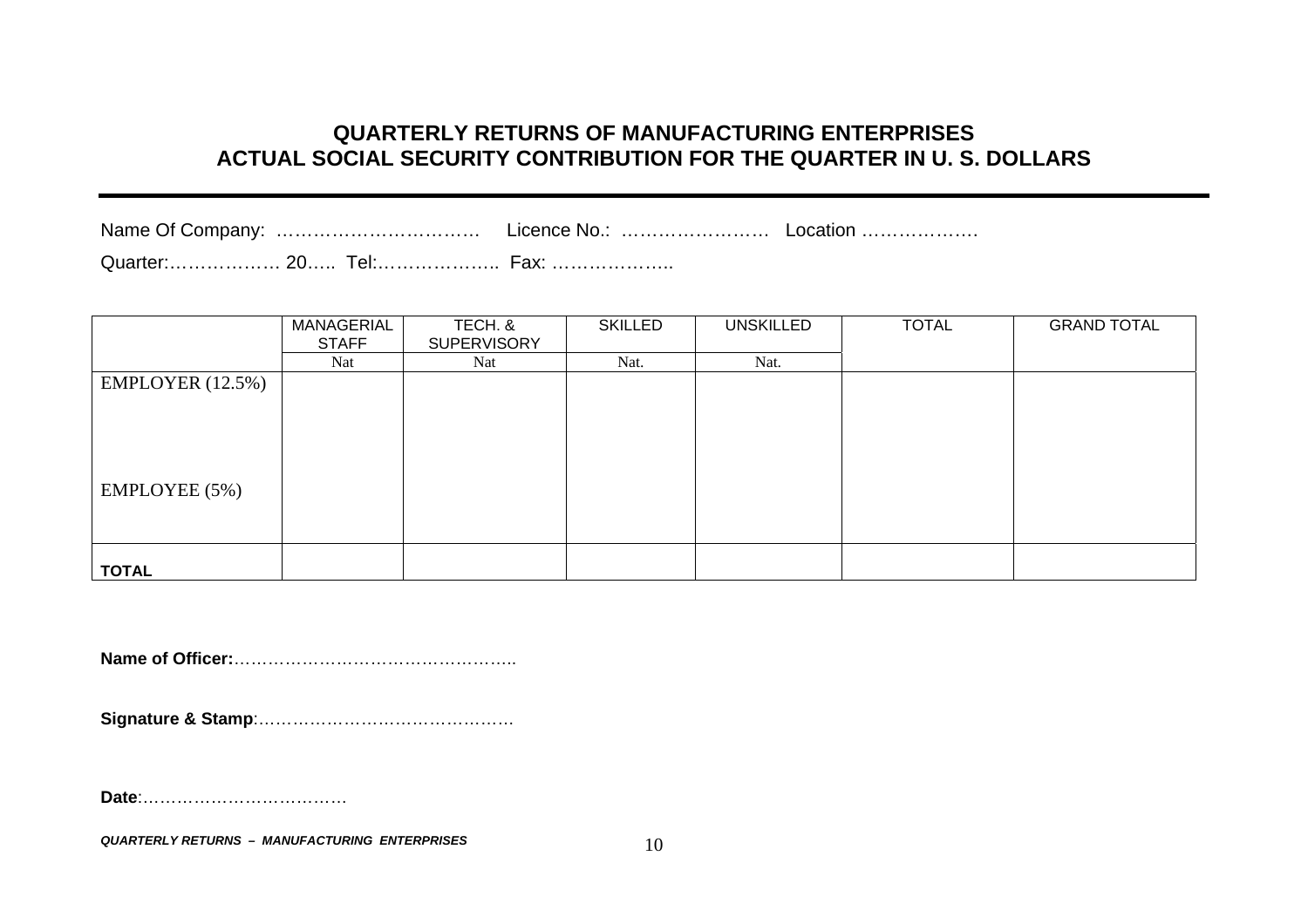# **QUARTERLY RETURNS OF MANUFACTURING ENTERPRISES ENVIRONMENTAL REPORT ON OPERATIONS**

|                                     |                                         |                                                        | <b>STATUS</b>        |                                                    |                                                                    |  |
|-------------------------------------|-----------------------------------------|--------------------------------------------------------|----------------------|----------------------------------------------------|--------------------------------------------------------------------|--|
| <b>DATE OF EPA</b><br><b>PERMIT</b> | <b>PRODUCT (S) /</b><br><b>ACTIVITY</b> | <b>TYPE OF ENVIRONMENTAL</b><br><b>REPORT REQUIRED</b> | <b>NOT INITIATED</b> | <b>INITIATED - PROCESS</b><br><b>NOT COMPLETED</b> | <b>PERMIT</b><br><b>GRANTED/</b><br><b>PERMIT</b><br><b>NUMBER</b> |  |
|                                     |                                         |                                                        |                      |                                                    |                                                                    |  |
|                                     |                                         |                                                        |                      |                                                    |                                                                    |  |
|                                     |                                         |                                                        |                      |                                                    |                                                                    |  |
|                                     |                                         |                                                        |                      |                                                    |                                                                    |  |

**Name of Officer**: ………………………………..

**Signature / Stamp**: ……………………………

**Date:** ……………………………………………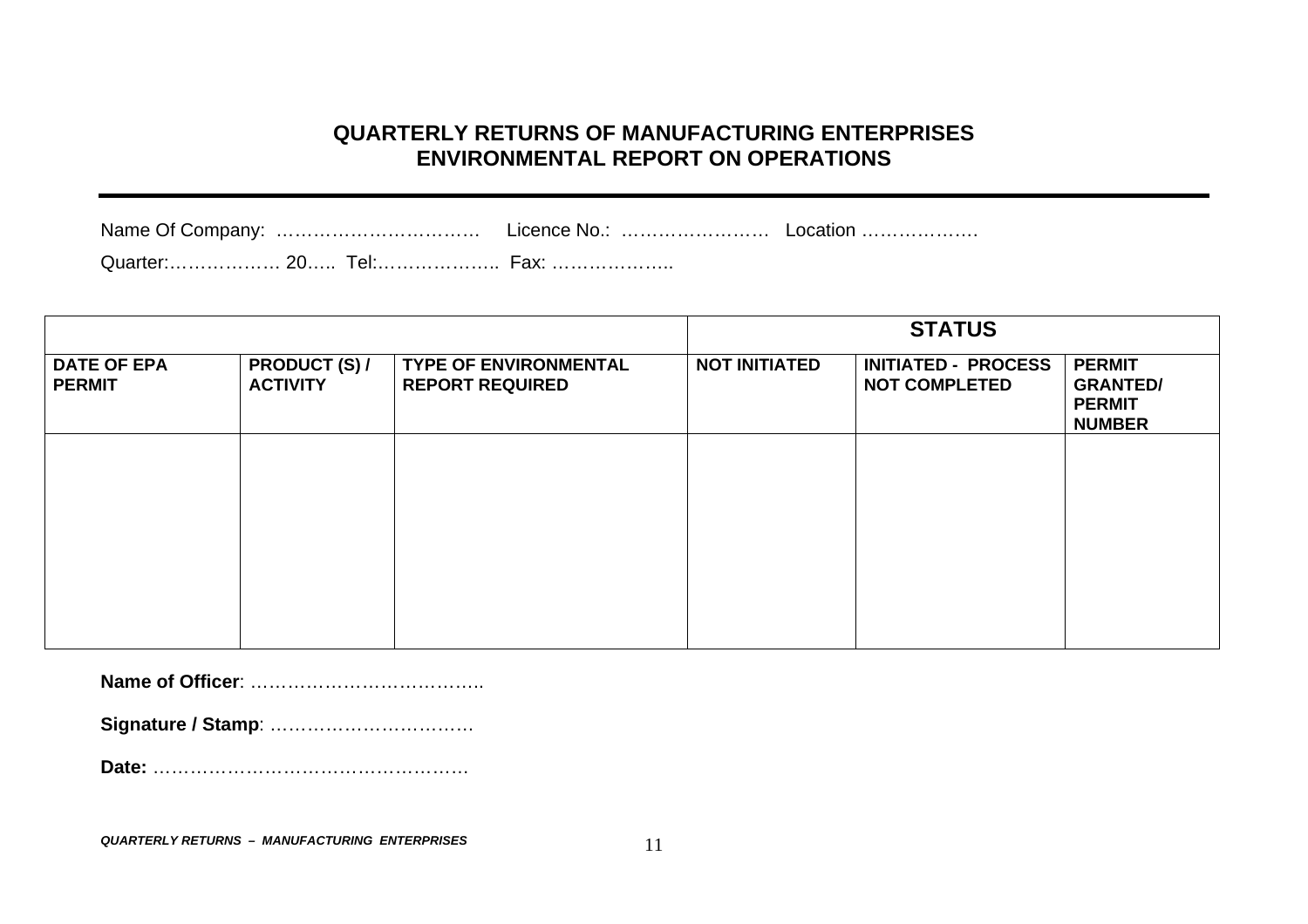# **QUARTERLY RETURNS OF MANUFACTURING ENTERPRISES FACTORIES INSPECTORATE CERTIFICATION**

Quarter:……………… 20….. Tel:……………….. Fax: ………………..

|                                            |                                         |                                                 | <b>STATUS</b>        |                                                              |                                                                                      |  |  |
|--------------------------------------------|-----------------------------------------|-------------------------------------------------|----------------------|--------------------------------------------------------------|--------------------------------------------------------------------------------------|--|--|
| <b>DATE OF FID</b><br><b>CERTIFICATION</b> | <b>PRODUCT (S) /</b><br><b>ACTIVITY</b> | <b>TYPE OF CERTIFICATION</b><br><b>REQUIRED</b> | <b>NOT INITIATED</b> | <b>INITIATED -</b><br><b>PROCESS NOT</b><br><b>COMPLETED</b> | <b>CERTIFICATE</b><br><b>GRANTED/RENEWED</b><br><b>/CERTIFICATE</b><br><b>NUMBER</b> |  |  |
|                                            |                                         |                                                 |                      |                                                              |                                                                                      |  |  |
|                                            |                                         |                                                 |                      |                                                              |                                                                                      |  |  |
|                                            |                                         |                                                 |                      |                                                              |                                                                                      |  |  |
|                                            |                                         |                                                 |                      |                                                              |                                                                                      |  |  |

**Name of Officer**: ………………………………..

**Signature / Stamp**: ……………………………

**Date:** ……………………………………………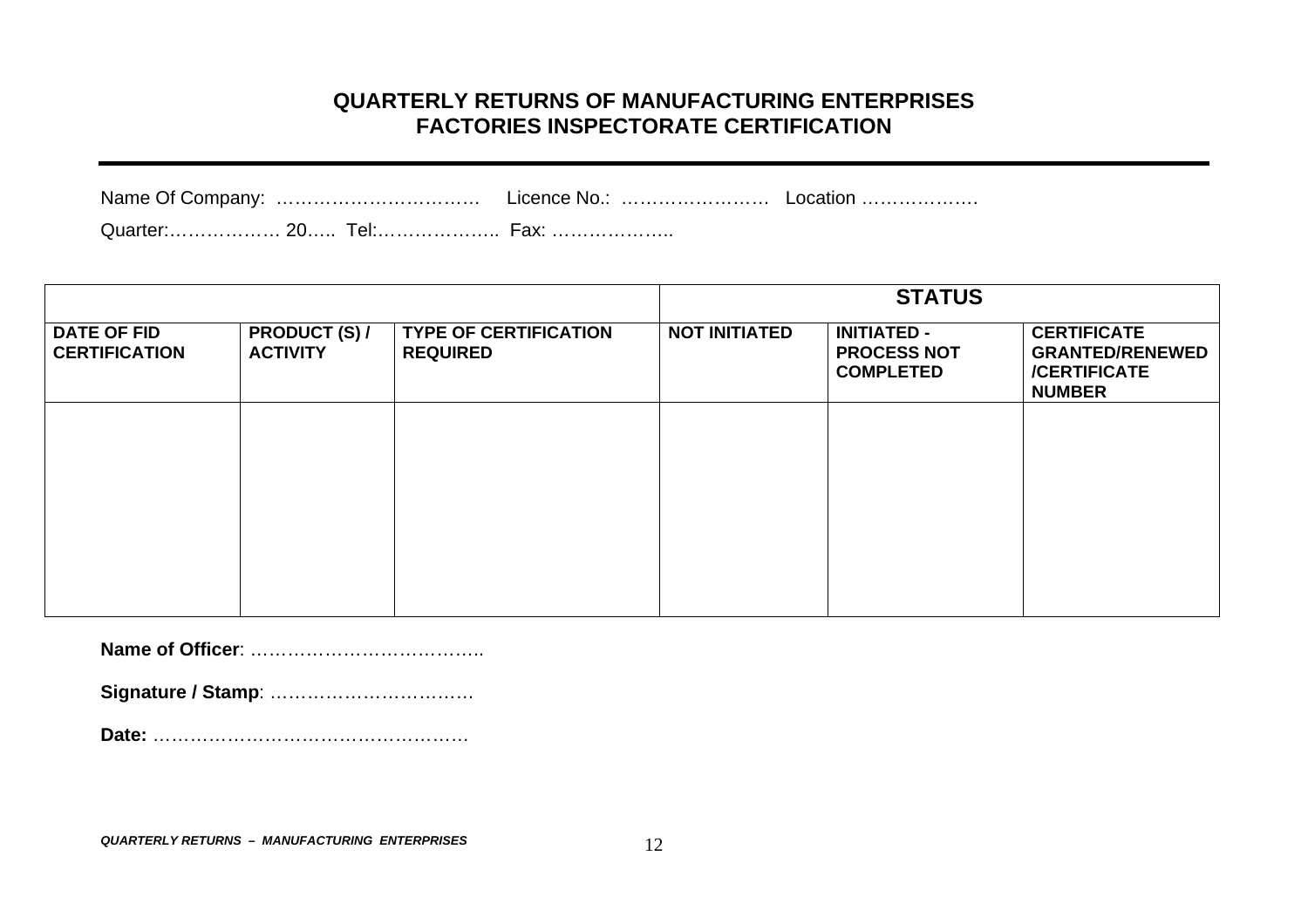# **QUARTERLY RETURNS OF MANUFACTURING ENTERPRISES EMPLOYEES TRAINING SCHEDULE FOR NATIONALS**

| Name Of Company: | Licence No | ∟ocation ………………… |
|------------------|------------|------------------|
|                  |            |                  |

|     | <b>MANAGERIAL STAFF</b> |                     |     | <b>TECHNICAL &amp;</b><br><b>SUPERVISORY STAFF</b> |                     |     | <b>SKILLED</b>  |                    | <b>UNSKILLED</b> |              | <b>TOTAL NO.</b><br>OF<br><b>EMPLOYEES</b><br><b>TRAINED</b> | <b>TOTAL COST \$</b> |  |
|-----|-------------------------|---------------------|-----|----------------------------------------------------|---------------------|-----|-----------------|--------------------|------------------|--------------|--------------------------------------------------------------|----------------------|--|
| No. | Type Of<br>Trg.         | Cost Of<br>Trg. $$$ | No. | Type Of<br>Trg.                                    | Cost Of<br>Trg. $$$ | No. | Type Of<br>Trg. | Cost Of<br>Trg. \$ | No.              | Type Of Trg. | Cost Of Trg.                                                 |                      |  |
|     |                         |                     |     |                                                    |                     |     |                 |                    |                  |              |                                                              |                      |  |
|     |                         |                     |     |                                                    |                     |     |                 |                    |                  |              |                                                              |                      |  |
|     |                         |                     |     |                                                    |                     |     |                 |                    |                  |              |                                                              |                      |  |
|     |                         |                     |     |                                                    |                     |     |                 |                    |                  |              |                                                              |                      |  |
|     |                         |                     |     |                                                    |                     |     |                 |                    |                  |              |                                                              |                      |  |
|     |                         |                     |     |                                                    |                     |     |                 |                    |                  |              |                                                              |                      |  |
|     |                         |                     |     |                                                    |                     |     |                 |                    |                  |              |                                                              |                      |  |

**Name of Officer:**…………………………………………..

**Signature & Stamp**:………………………………………

**Date**:………………………………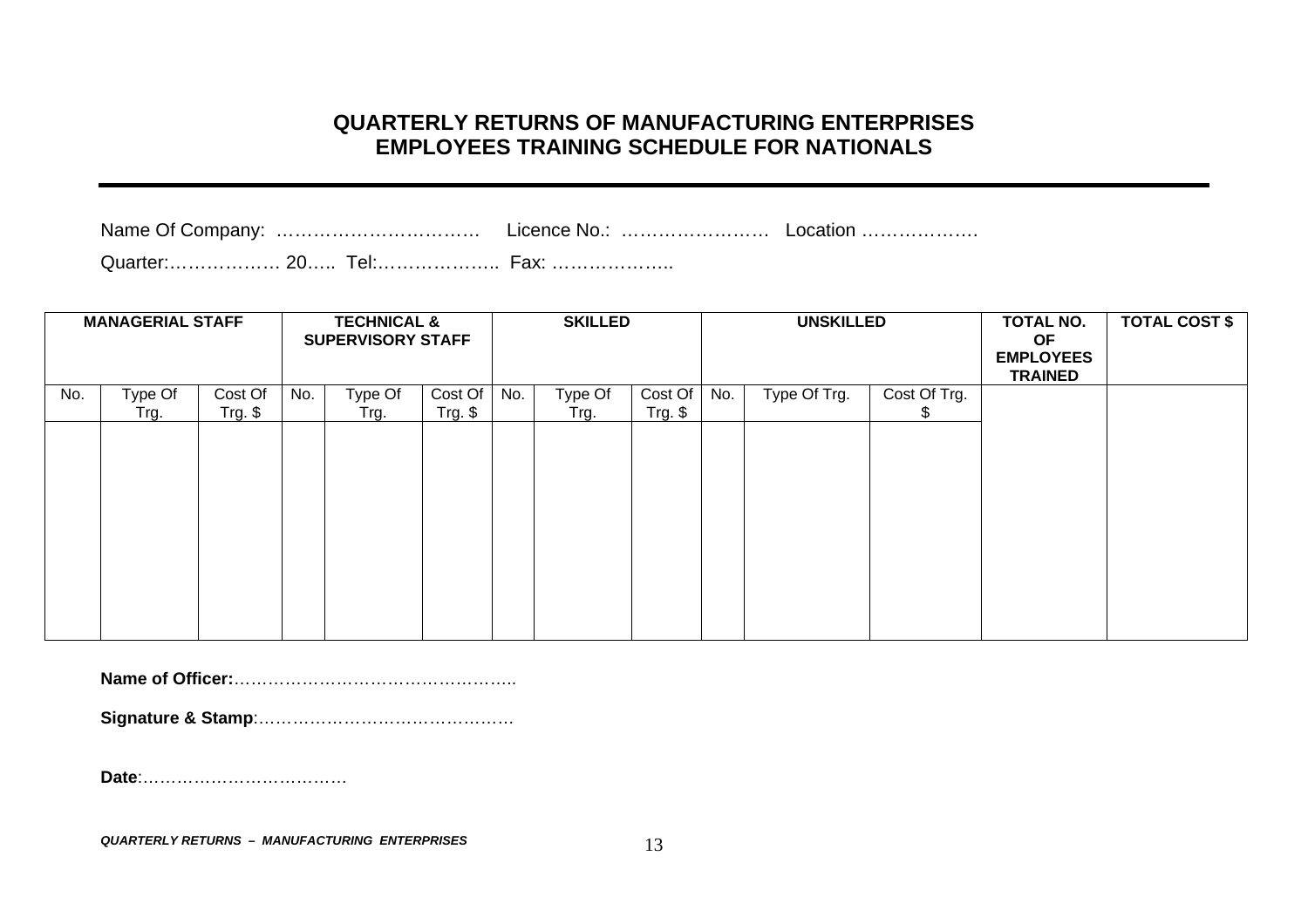# **QUARTERLY RETURNS OF MANUFACTURING ENTERPRISES EMPLOYEES TRAINING SCHEDULE FOR EXPATRIATES**

| $\sim$ $\sim$ |  |  |
|---------------|--|--|

Quarter:……………… 20….. Tel:……………….. Fax: ………………..

|     | <b>MANAGERIAL STAFF</b> |           |     | <b>TECHNICAL &amp;</b><br><b>SUPERVISORY STAFF</b> |            |     | <b>SKILLED</b> |          | <b>UNSKILLED</b> |              | TOTAL NO.<br><b>OF</b><br><b>EMPLOYEES</b><br><b>TRAINED</b> | <b>TOTAL COST \$</b> |  |
|-----|-------------------------|-----------|-----|----------------------------------------------------|------------|-----|----------------|----------|------------------|--------------|--------------------------------------------------------------|----------------------|--|
| No. | Type Of Trg.            | Cost Of   | No. | Type Of                                            | Cost Of    | No. | Type Of        | Cost Of  | No.              | Type Of Trg. | Cost Of Trg.                                                 |                      |  |
|     |                         | $Trg.$ \$ |     | Trg.                                               | $Trg.$ $$$ |     | Trg.           | Trg. $$$ |                  |              | Φ                                                            |                      |  |
|     |                         |           |     |                                                    |            |     |                |          |                  |              |                                                              |                      |  |
|     |                         |           |     |                                                    |            |     |                |          |                  |              |                                                              |                      |  |
|     |                         |           |     |                                                    |            |     |                |          |                  |              |                                                              |                      |  |
|     |                         |           |     |                                                    |            |     |                |          |                  |              |                                                              |                      |  |
|     |                         |           |     |                                                    |            |     |                |          |                  |              |                                                              |                      |  |
|     |                         |           |     |                                                    |            |     |                |          |                  |              |                                                              |                      |  |
|     |                         |           |     |                                                    |            |     |                |          |                  |              |                                                              |                      |  |
|     |                         |           |     |                                                    |            |     |                |          |                  |              |                                                              |                      |  |

**Name of Officer:**…………………………………………..

**Signature & Stamp**:………………………………………

**Date**:………………………………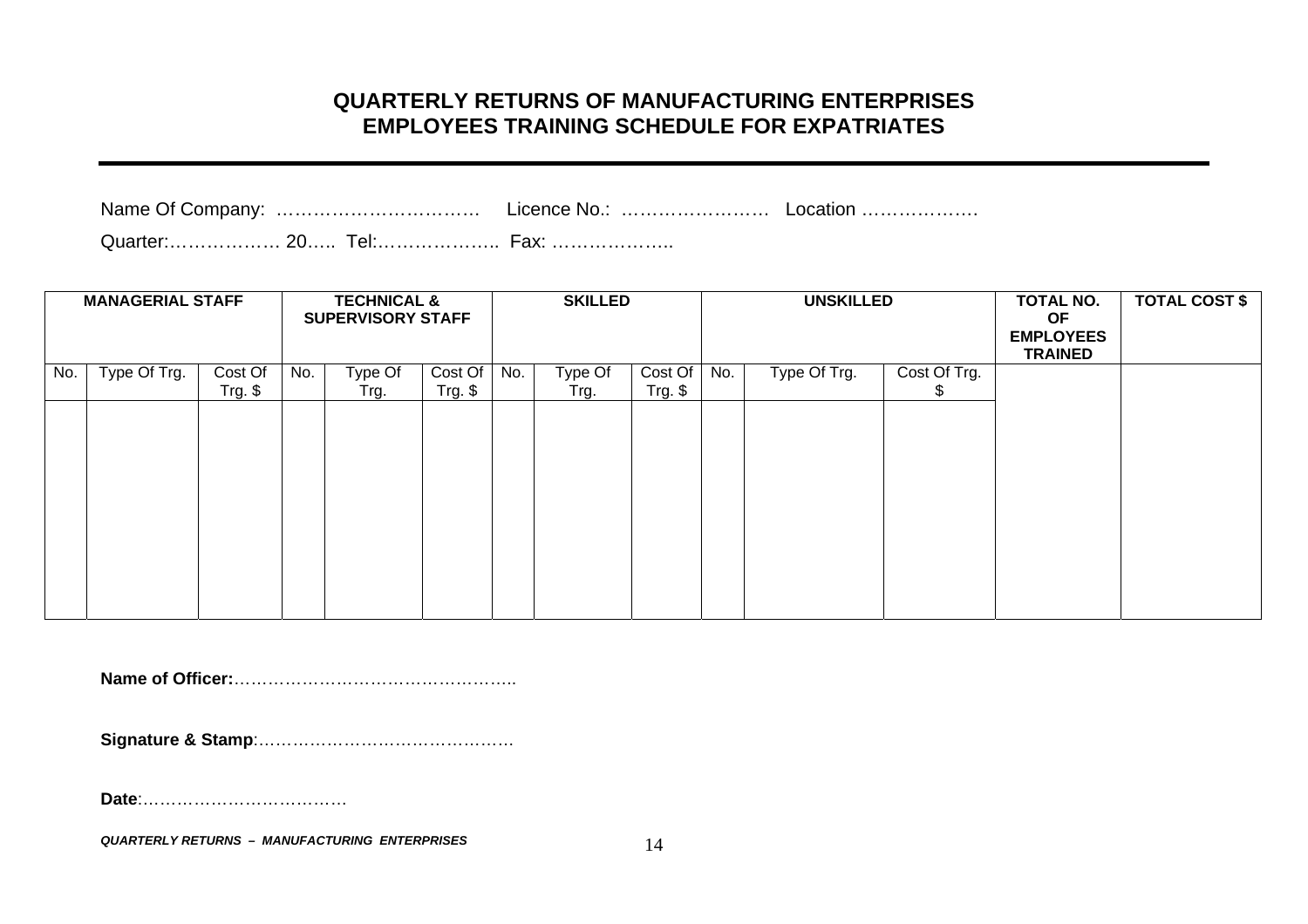### **QUARTERLY RETURNS OF MANUFACTURING ENTERPRISES WITHHOLDING TAX**

| Name Of Company: | Licence No.: |  |
|------------------|--------------|--|
|                  |              |  |

| <b>NAME OF SERVICE COMPANY</b> | <b>DESCRIPTION OF</b> | <b>GROSS VALUE OF</b> | <b>WITHHOLDING TAX</b> | <b>PERCENTAGE</b> |
|--------------------------------|-----------------------|-----------------------|------------------------|-------------------|
|                                | <b>SERVICE/GOODS</b>  | <b>PAYMENT</b>        |                        |                   |
|                                | <b>PROVIDED</b>       |                       |                        |                   |
|                                |                       |                       |                        |                   |
|                                |                       |                       |                        |                   |
|                                |                       |                       |                        |                   |
|                                |                       |                       |                        |                   |
|                                |                       |                       |                        |                   |

**Name of Officer:**…………………………………………..

**Signature & Stamp**:………………………………………

**Date**:………………………………